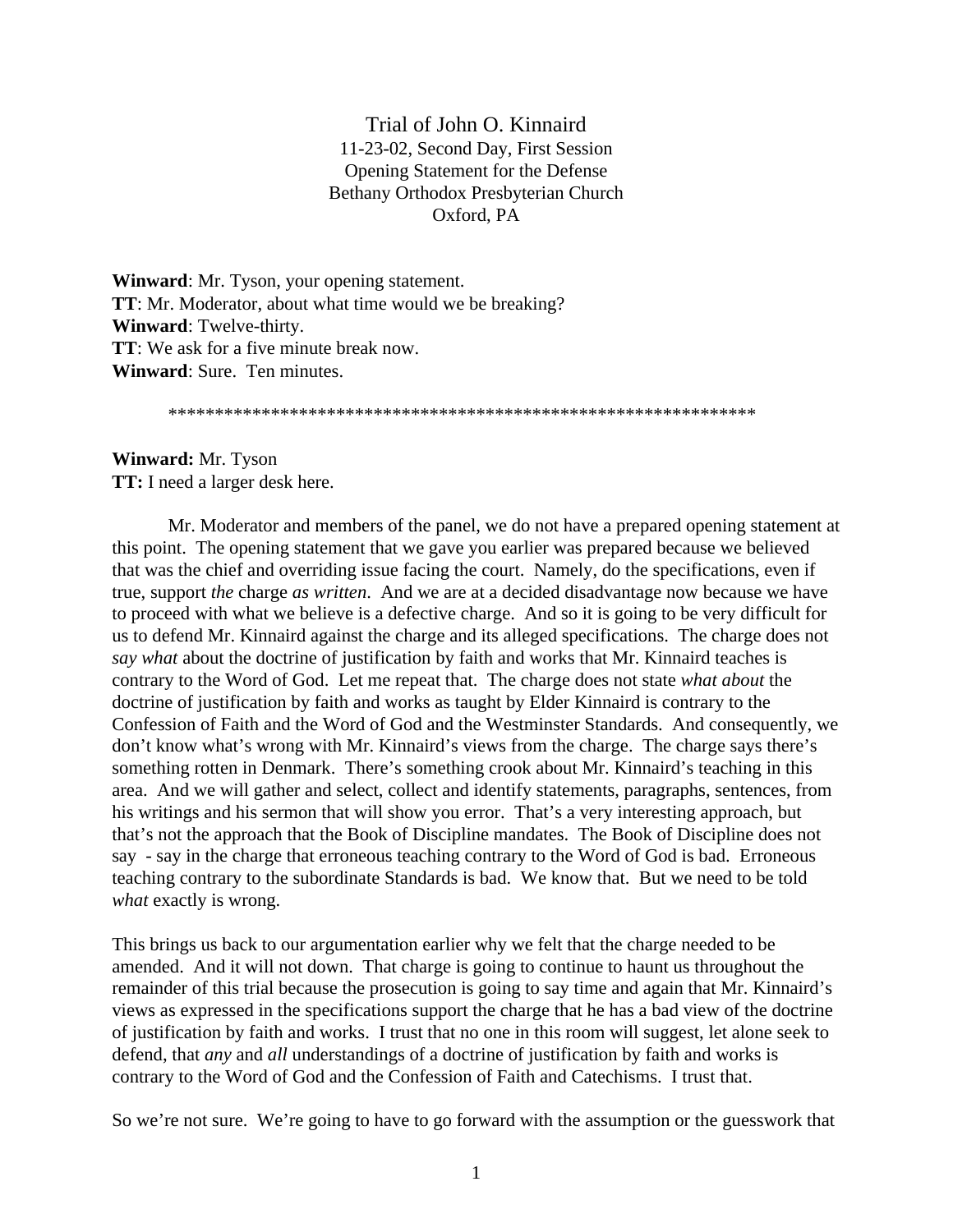something like the proposed new charges that we gave in our opening statement is really what's before us. Something like this, that the prosecution is seeking to demonstrate that Mr. Kinnaird teaches *a doctrine* of justification by faith and works that has works either as an instrument of justification or worse, as a ground for that justification. Or to put it another way, that Mr. Kinnaird teaches that in justification when the sinner is brought from a state of condemnation into a state of being acquitted and right before God, he is brought thus by a combination of faith and works. Pick one. You can take either one of those charges which are not before us, but which we, on the defense are going to assume is what's before us because we have to have something that we can defend. Pick one of those, either one, we will show by testimony from competent theologians that Mr. Kinnaird's statements and preaching and writings in no way, or in no shape, or in no form, so teach.

The charge, if I could summarize, simply does not state what it is about John Kinnaird's doctrine of justification by faith and works that is contrary to the Scriptures and the subordinate Standards.

We will show through testimony drawing your attention to the very specified words and teachings and preachings of Mr. Kinnaird that his doctrine, his teaching, his preaching, his statements are in accord with the subordinate Standards, as well as the Scripture. Both are needed. We stipulate that. In a sense, you have to show, as a prosecution, that his views are out of accord with the subordinate Standards because it is those subordinate Standards that Mr. Kinnaird has said that he hears the Scripture teaching. But it won't due for us to just say, he's O.K. with the subordinate Standards, but you have to demonstrate - or we are willing to demonstrate - that those subordinate Standards are themselves in accord with Scripture. So Scripture is our *final* authority. But you just can't say, Mr. Kinnaird is out of accord with Scripture and then proceed to exegete the Scripture and say that's not Mr. Kinnaird's exegesis. You have to show that where we have agreed together as to what the Scripture teaches about justification and the relation of faith to justification and the relation of good works to our salvation, to sanctification and to glorification. You have to show that his views are out of accord with the *Confession* because it is in the Confession and the Catechisms that we tell the world *this* is what we hear the Bible teaching.

We are also stipulating, and we thank the accusers for their well formulated and godly reminder that it is the peace ... the purity, the peace, and the unity of the church - all three that are at sake here. Mr. Kinnaird is more concerned than that he win this case, that his own heart be purified, his own mind be corrected, if it needs any correction, and more so, that the glory of Jesus Christ will be enhanced and the blessedness of Bethany Church and the whole Orthodox Presbyterian Church will be increased and promoted through this process.

The matter *is* extremely important. When Mr. Kinnaird asked me if I would stand for him in this trial and serve as defense counsel, I, of course, did not want to do that. Who would? But I was willing to do it primarily because this is a case about something that matters. I don't know what I would do if someone asked me to defend him on a charge that he holds the wrong view about why Cain's sacrifice was unaccepted by God, or whether alcoholic wine should always be used in communion, or something like that. I think I would probably say no. But I said yes now, not only because he deserves to be treated justly - and we assume he will be and I'm not suggesting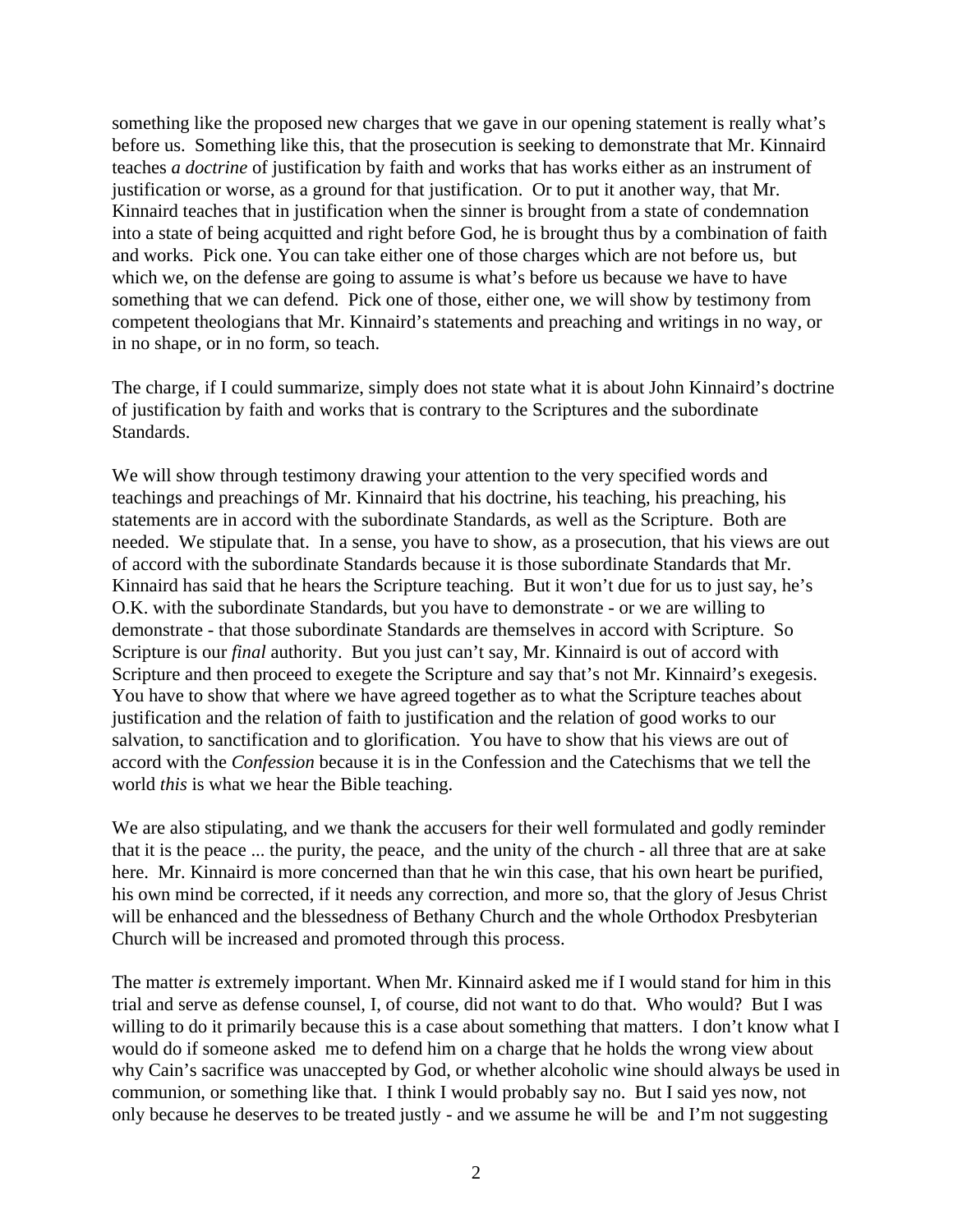that he won't be - but part of my job is to be a watch-dog. But also because it *matters*. The very Gospel is at sake here. What we believe our standing before God and our eternal salvation is what we are talking about. That's worth some sweat and some sleepless nights. The defense will contend, with the Reformers or their followers, that the works that Paul condemns are not the works that James commends. And the works that James commends are not the works that Paul condemns. And so we don't agree with Luther that James is an epistle of straw. We believe that Paul and James are friends. We believe also that the Gospel is the mystery of Christ. How could it be that on the one hand Yahweh Tsidkenu - >The Lord is our righteousness' - and He is. And we find out in Romans how that passage in Jeremiah is fulfilled by the imputed righteousness of Jesus Christ who is God. How can it be that that is so and at the same time, the goal of salvation is that we not only be blameworthy, but that we also be holy in Christ? Pick one it would seem. Scripture ... Either we are saved by Christ alone and so then it doesn't really matter whether that ever shows in this life or in the life to come. So that some can even write such a strange remark as that we remain eternally both sinner and justified sinner. That's beyond us. How can it be that that is the case and at the same time the goal of salvation is the glory of God through Christ becoming the firstborn of many brethren? How can it be that John would write, AHe that is born of God does not sin?@ The only way that you can put those two together logically is by changing the meaning of one or the other. And you can go with Rome and say: well, we're not really justified by the work of Christ alone imputed to us and through his active ... his passive obedience on the Cross. He gets us half-way there and we get us the rest of the way through our good works. You can do that and then you don't have any trouble anymore. James and Paul come into nice conformity according to them. Or you can the other route and you can diminish sanctification and glorification. You can diminish the goal of the glory of God as He sees sinners, not only forgiven and justified, but also cleansed so that Revelation 1:3-5 is true that glory is to be given to God who has freed us from our sins by His blood. There's justification. And made us to be priests unto our God. There we have people who are changed - a priesthood, a holy people. There's tension there, brothers and sisters. We never be able to answer fully all questions of how these two things can be together - kind of like the sovereignty of God and the responsibility of man - but they are both true.

And Mr. Kinnaird's remarks and statements are taken ... we're going to try to show in a way that he does not intend them to be taken, nor in a way that they should be taken. Mr. Kinnaird is very careful in his writing. Perhaps he has not been perfect, and in fact, I can guarantee that he hasn't been and you can probably find a place where he slipped and said something that he would want to change. But when he's talking about that acquittal on the Day of Judgment, when he is reflecting those passages of Scripture such as: I Thessalonians 1:3, II Thessalonians 1:3, Ephesians 2:8-10, Galatians 5:6, James 2:17, 18, Titus 3:4-8; and many other passages from the Old Testament: Psalms 62:12, Proverbs 24:12, Ecclesiastes 12:14; Isaiah 3:10, Jeremiah 17:10; not to mention the words of our Lord Jesus when he says that in that day they will say, when did we *do* those things? Jesus will say, depart from me you who work iniquity. And those whom He registers as being His own and says, come and enjoy the blessedness that is promised you. They will say, when did we do *anything*? On that Day of Judgment, not one of us will be able to say, ALord, I found one or two good works which I want you to have a note of... note please.<sup>@</sup> We will all disagree with the Judge and say we did not do anything. And He will shush us and He will say, according to the words of Jesus, AIn as much as you *did* it, you *did* it unto me.@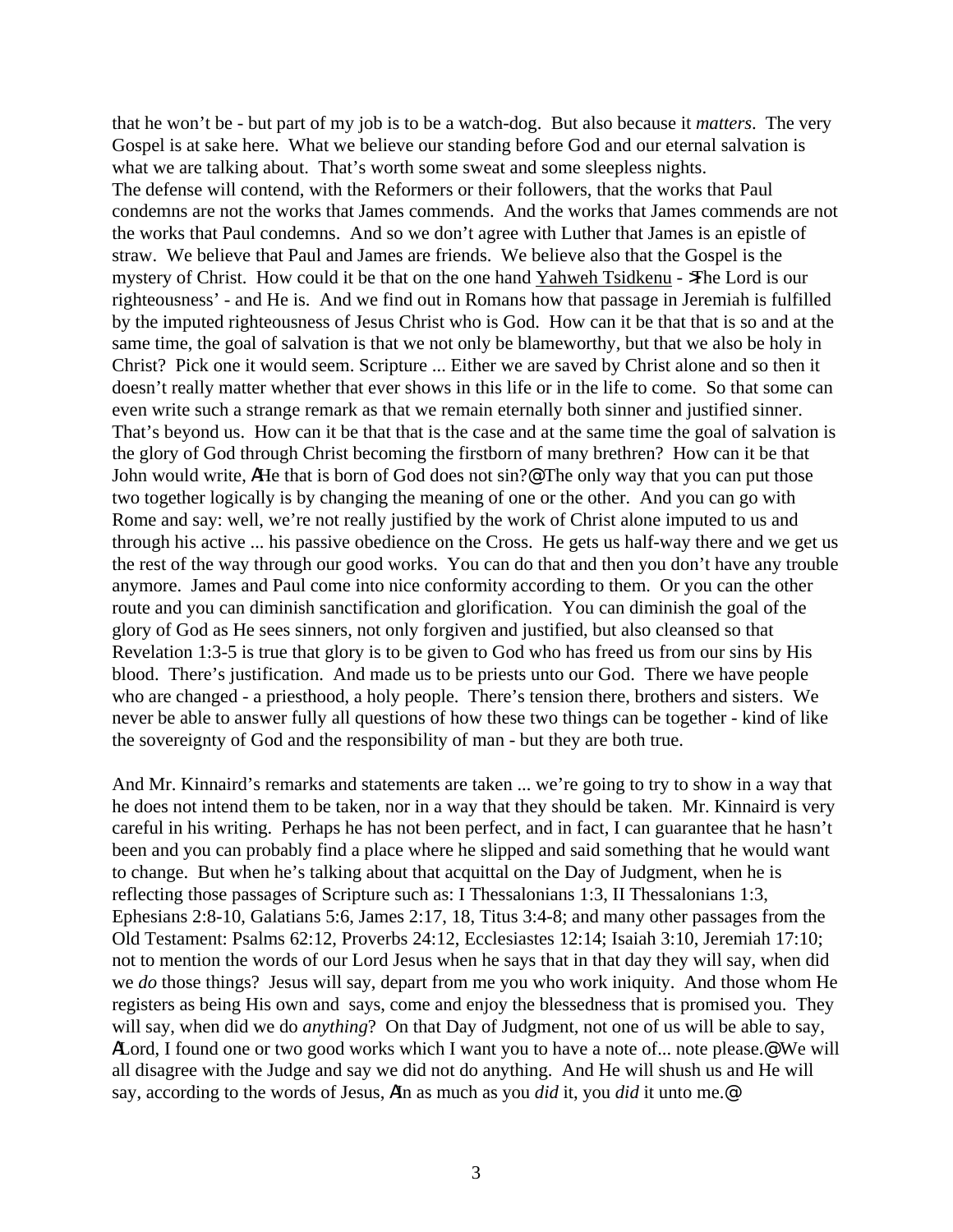Those passages together with many others, including those in Revelation and the rest of the epistles, that talk about the Judgment Day, an acquittal on that Day, always say, that that acquittal, that that verdict will be Aaccording to@ works. Never on the basis of, never grounded by, or never even received by those works. Just that - as Madame Prego says about her spaghetti sauce - it's in there! They're there. They're simply there. God, who could have said to us in His Word, on that great Day, Y'm going to observe your faith.' And we would have said,  $\frac{1}{2}$ Thank you, God.' But He doesn't. He says I'm going to weigh and acknowledge and identify and look at and see the fruit of your faith. And I'm going to make a verdict. And that verdict is not going to be: these ones of you get higher rooms in Heaven because you did more good works than these others ones of you who did less good works. He's going to say - all of you who show what John was talking about, what James was talking about, and what Paul was talking about when he said, ANot of works lest any man should boast - for we are His workmanship created unto Christ Jesus ... created in Christ Jesus unto to good works which God has before ordained that you should walk in them. God is going to say, >All of you - you're mine!' I'm not going to look at your baptism, important as that badge might be. I'm not going to look at your faith, indispensable as that will be and you will all have it, except I guess, elect infants who died in infancy. But God's going to say, I see what I have done in your lives and the glory of his grace in a full salvation which began in election, continued in calling, progressed in justification, and was finalized in a sanctification that was perfected in glorification, will be only to the praise of His glorious grace. This is what that man believes! And if he doesn't, he'll have an opportunity to correct me.

And it is the responsibility of the accusers to believe him when he tells you in many places that this is what he believes. That he does not believe that justification is contingent, that it has to await the Judgment Day. That by faith we are maybe justified, but we'll see. He does not believe that. He's just a man who's trying to read his Bible and let what God says, stand - logic, tension, mystery, not withstanding. And we're going to show as we go through the specifications, passage by passage, that Mr. Kinnaird says *no such things* as are alleged in both of the papers that have been presented, which contain much that is true, most that is true, and which Mr. Kinnaird believes.

But let me look at just a couple of those remarks, in the paper that was most just recently mentioned, I don't know how far I'll get on this, but I'll just start at the beginning. In the first paragraph, it's the paper entitled, ADoctrinal Statement by Arthur Kuschke,@I'm sorry if that was wrong for me to refer to his name. I'm just identifying the paper. We read,

AElder Kinnaird teaches a doctrine of justification by faith and works. He does not use the phrase, Ajustification by faith and works.<sup>@</sup> He says that believers are justified by faith at their conversion. He also says that it is those who obey the law who will be declared righteous at the Day of Judgment.@

Oh? He wasn't the first to say that. A fellow named Paul of Tarsus beat him to it. And Romans 2:13 may not be understood - in Mr. Kinnaird's opinion and in the opinion of many responsible Reformed theologians - may not be understood and dismissed as describing in the whole context a theoretical impossibility. Theoretically, if anybody could keep the law of God perfectly, they would be justified by that keeping of the law, but since there are none, why do we even bother to tell you that? Unless it be to just answer some Jews who thought that just having the law was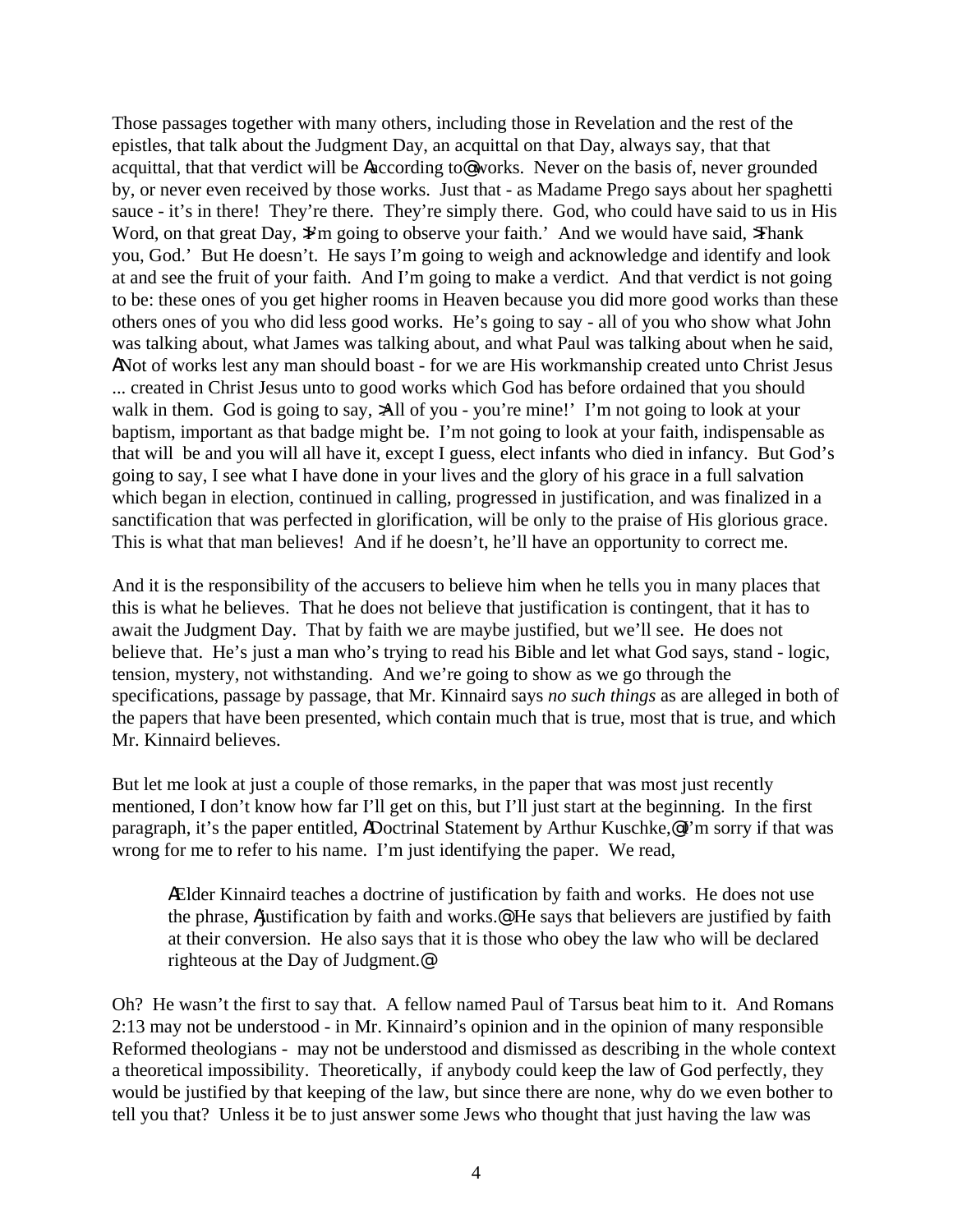good enough. We agree. Doing the law is necessary if you're going to try to be saved by the law. But that simply is not all, or only, or at all, what the words that are quoted mean when we read in Romans 2:13, Ait is those who obey the law who will be declared righteous.@ It's telling us that sanctified Christians - Christians who possess good works - will be on the Day of Judgment, which is the contextual identification or venue of these verses. If you'll look at verse sixteen which says, Aon that day@ when Jesus Christ will judge. What day could that be other than the great Day of Judgment? It's surely not the day of a person's conversion. It's the Day of Final Judgment and on that day, those who obey the law will be declared righteous, Aaccording to what they have done in the body,@ as another passage puts it.

[End of Tape 2, side one] [Start of Tape 2, side two]

.... righteousness, and impute that to them - only then at the last day, to say, well, actually, that wasn't quite good enough. And I'm sure glad that some of you folks have done some good works. So I guess I have to let you in Heaven. Come on, now! What this passage is saying is there is a class of law-keepers. And there is a class of people who will be acquitted on that Day of Judgment. And there are going to be people who belong to both classes.

If you ask the question, can they have kept that law perfectly? Did they make it in this life? Well, the Bible has something to say about that and what the Bible says is to that, no. But they're started. There is a seed of righteousness, a seed of obedience that is in them, that is why John writes, AHe that is born of God does not sin.@ He does not mean, does not sin a lot, as some versions incorrectly translate it. He means that God starts something in those whom he regenerates that will not down and it will persist. And that's why Paul says, I don't want to sin that's because of that seed, but I do. And God says, hang in there. I'm going to get you there. Not before your death, or not before the coming of Christ, but I'm going to get you there.

And when He gets us there on that Day of Judgment, He's going to say, I see the seed and I see the beginnings. Yes, they're imperfect. They're like the little girl who writes, who makes a picture of her dad. She says, ADad, I drew a picture for you.@ And it looks for all the world like a sweet potato with toothpicks sticking out of it. But Dad says, ASweetheart, that's beautiful and I accept it. It's good. You've worked well. And I thank you for the most beautiful picture I've ever seen.@ That's what God is going to do on that Day of Judgment! And that's what this man is concerned to protect. God's way.

How much time do we have left, Mr. ...?

**Winward:** Twenty minutes, if you ...

**TT:** Twenty minutes. How much time would you like to have, John? How much time? We have...

**JK**: I would prefer to be put on the witness stand.

**TT**: O.K. I'll just continue then. Thank you. I apologize if that was out of order for me to request.

Third paragraph. [Mr. Kuschke's paper.]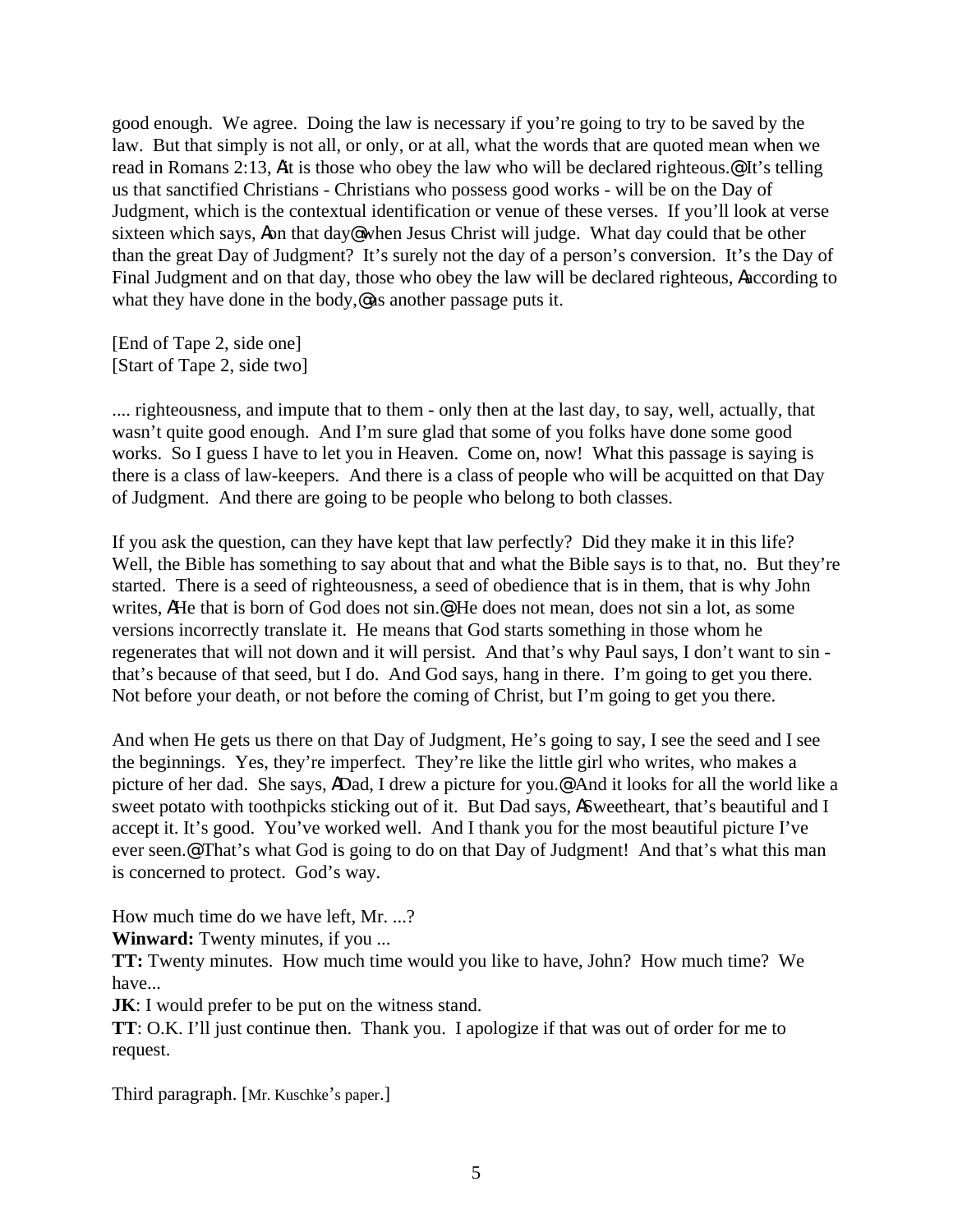A Elder Kinnaird has suggested two reasons why the imputed righteousness of Christ cannot suffice. The first is that sanctification is also given us and that obedience wrought by sanctification does provide the real and personal righteousness and holiness required. We reply that even our best sanctification and obedience in this life cannot suffice for that purpose as we will show later.@

We agree. That only the imputed righteousness of Christ alone and only and all together can suffice for that righteousness we need by which we are justified. Period. Full stop.

But at the same time, when John talks about the believer not sinning, he's not talking about Christ's imputed righteousness. He's talking about the sinner. He's talking about the believer. And when the New Testament speaks about us being conformed to the image of Christ, it's not talking about us being conformed by virtue of the imputation of the righteousness of Christ. He's talking about our real and personal conformity as the Confession states - chapter 13, paragraph one -we are sanctified Areally and personally.@

Sanctification is not a further imputation of the righteousness of Christ. Sanctification is the outworking of the imputation of the righteousness of Christ in the life, in the real and personal life of the believer. That's to take nothing away from Christ's righteousness, but it is to say, that God gets what brings Him glory. Not sinners dragged kicking and screaming and still sinning presumably into Heaven. But sinners whom He has brought there solely because they are united to Christ by grace through faith alone. But sinners who He said, Guess what? I'm going to start My stuff in their life *here* on this side of the grave and I'm going to complete it in glory.

Second page. The paper says:

AJustification at conversion is complete justification, not limited justification, not partial justification.@

Mr. Kinnaird believes that and agrees with that.

Page three. At the top.

ASo sanctification imperfect in this life cannot be relied upon to provide a real and personal righteousness which is in full conformity to the image of Christ.@

Agreed! But sanctification is not a process that starts in this life and stops in this life. Sanctification is a process by which God starts with His saved sinner, His elected, called, justified, sinner - who is now a saint - and He begins to make him like the Son of God, Jesus Christ. And it begins more and more to destroy the works of the flesh and disobedience and more and more to incorporate obedience to that law and that process will be completed in glorification. What a jump that will be! Think of it, brothers and sisters, we won't sin anymore in Heaven. And it is *us* who will not sin anymore in Heaven. And it won't just be we'll be in Heaven because Jesus didn't sin. We are there because Jesus didn't sin, but when we get there, God will complete His sanctifying process in glorification. And glorification does not simply mean we get new bodies. Glorification means we get new *life*. We get new bodies and new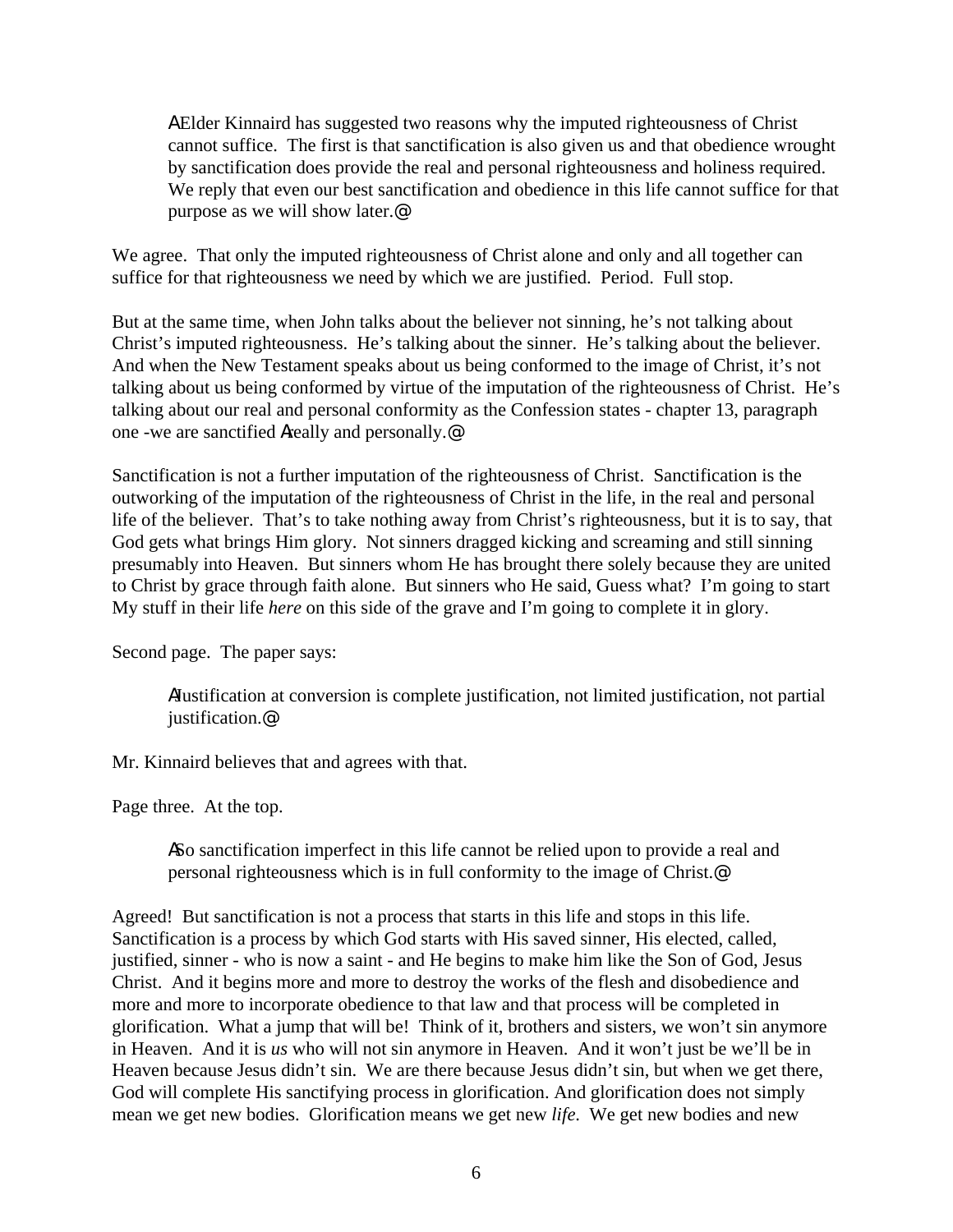spirits that are made perfect in holiness. That's what this man believes! And that's what - if you think he doesn't believe it - you have to demonstrate.

In the middle of that page we read,

AThe Apostle John plainly says that true believers do sin. If we say that we have no sin, we deceive ourselves and the truth is not in us. If we say we have no sin we make Christ a liar. If we sin we have an Advocate with the Father, Jesus Christ the righteous.@

This is true. But if you'll notice in that very passage, sin is described as breaking the law. Keep that in mind.

AIt appears that Elder Kinnaird does not take into account the completeness of justification.@

He does.

Page four. Calvin was not perfect either. And when he writes in his Institutes,

Aimagine that righteousness is composed of faith and works  $\mathbb{R}^d$ 

I hope he is talking about somebody who erroneously says that and if he isn't, he's wrong. Because righteousness is not composed either of faith or works. Righteousness is by faith. It is composed of the grace of God, based on the righteousness of Christ and His passive obedience and received by faith alone without any contribution on our part. That is what this man believes.

Now we get to Romans 2:13 and that is a thorny passage and there is not agreement among all commentaries. I've checked them all - Cranfield, Murray, Hodge, Ridderbos. The one says the one thing and the one says the other and there are some theologians that say, there's nothing here that's actual, it's all theoretical. It's all theoretical impossibility. It doesn't describe anything that really ever happens anywhere in the world or nor will it. And there are others that say, now wait a minute, look at the words. On the Day of Judgment the doers of the law *will be* justified. What does that mean? Well, that's a hermeneutical question. It's a question of exegesis. But if Mr. Kinnaird happens to in his sermon to have quoted that verse, don't complain that he's viewpoint is heretical. He's just bringing you the Bible.

On the last page,

1

AIt appears to be a flaw in Elder Kinnaird's teaching that he fails to related the great central doctrines of the Biblical system *in the same way* than our Scriptures and Standards relate them.@

That's begging the question. That's exactly the point that needs to be proven. If Mr. Kinnaird

<sup>&</sup>lt;sup>1</sup> Kuschke, Arthur. *Doctrinal Statement*. AA great part of men,@says Calvin, Aimagine that righteousness is composed of faith and works.@ (Institutes III, 11, 13), p. 4.